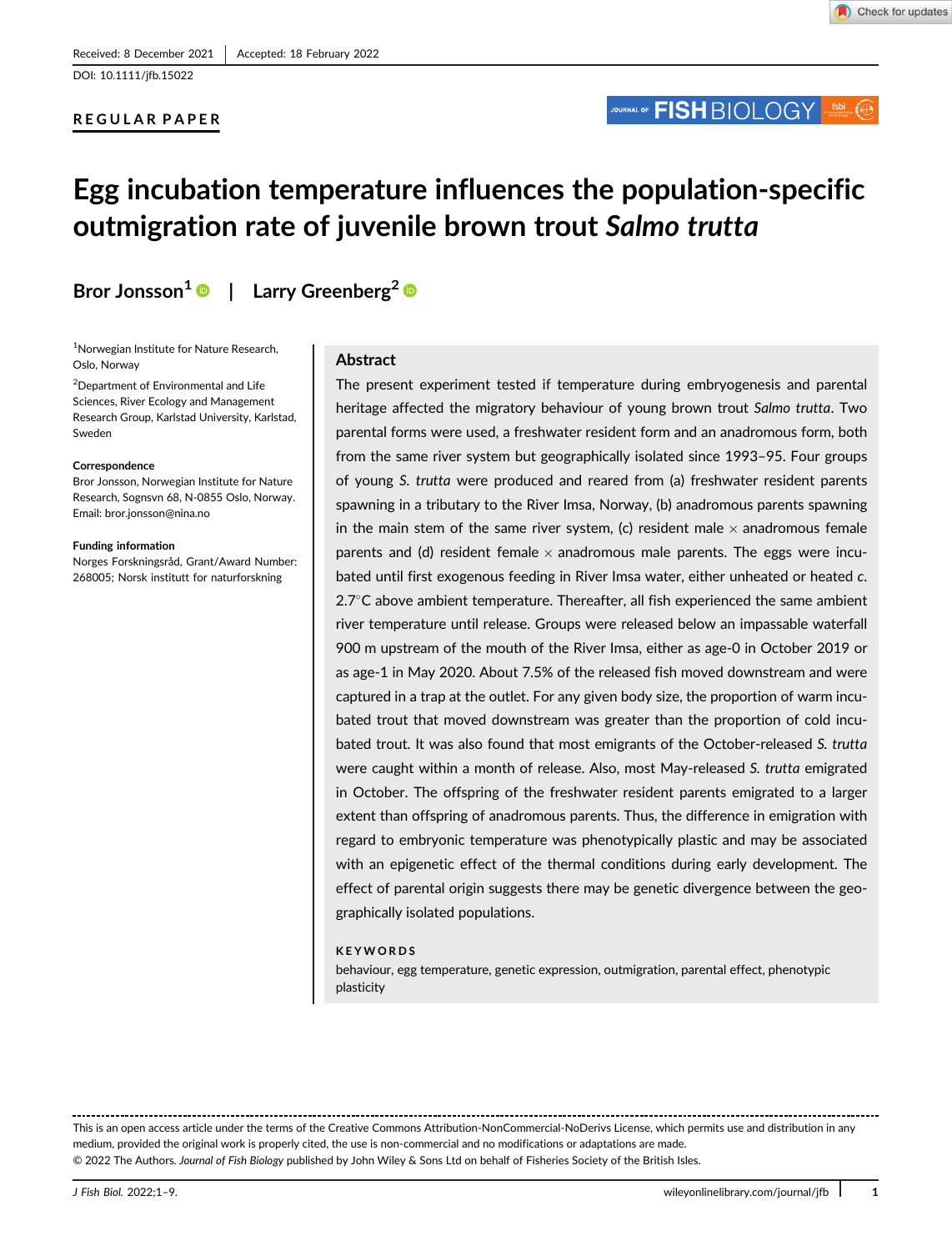### 1 | INTRODUCION

Migration is a widespread phenomenon in the animal kingdom and it occurs across a broad spectrum of taxa, from insects to mammals (Wilcove & Wikelski, 2008). It is believed that migration is under direct genetic control (Zink, 2011), under indirect genetic control influenced by traits such as growth rate, body size and sexual maturation (Forseth et al., 1999; Kelso et al., 2020), or even epigenetically affected by present or previous environmental conditions (Baerwald et al., 2016; Nevoux et al., 2019; Van Leeuwen et al., 2019). Species are not always solely migratory or resident, but may include both migratory and resident phenotypes, sometimes in the same population, where early environmental conditions may play a key role in determining their life history (Jonsson & Jonsson, 1993; Olsson et al., 2006). Although there is a large number of publications discussing causes of migration (e.g. Ferguson et al., 2019; Fudickar & Partecke, 2012; Kerr & Secor, 2010, 2011; Menz et al., 2019; Nevoux et al., 2019), our understanding of the underlying mechanisms of this complexity is still limited.

Temperature during embryogenesis is one factor that may affect ecological traits such as growth, reproductive allocations and behavioural decisions of salmonids (Jonsson & Jonsson, 2014, 2019). For instance, Jonsson et al. (2005) found that a higher proportion of Atlantic salmon Salmo salar L. migrated to sea already at age-1 if they came from year-classes that underwent embryogenesis during winters when temperature was relatively warm. Furthermore, Burgerhout et al. (2017) reported that S. salar that developed from embryos incubated at  $8^{\circ}$ C smolted and were ready for migration at a younger age than those incubated at  $4^{\circ}$ C, possibly because they grew faster, which in turn may be related to differences in metabolic rates (Durtsche et al., 2021; Finstad & Jonsson, 2012). It is unknown whether warmer incubation temperature had an additional effect, contributing to the probability of migrating at a younger age (cf. Kelso et al., 2020). Furthermore, year-classes of adult S. salar returned from the ocean 2 weeks later in the season if they as embryos were incubated in  $3^{\circ}$ C warmer water and from first feeding onwards reared under similar conditions until release at smolting (Jonsson & Jonsson, 2018). The same difference was found for three populations, two smolt year-classes and in 2 different years of release. Thus, temperature during embryogenesis may influence behavioural decisions much later in life. In the case of S. salar, the timing of the return migration from the sea is probably linked to the seasonal timing of sexual maturation (Jonsson & Jonsson, 2011).

Brown trout Salmo trutta L. 1759 displays large variations in its life history phenotypes, ranging from different degrees of freshwater migratory to anadromous individuals within single rivers (Elliott, 1994). It is likely that both genetics and environment influence the decision to migrate (Ferguson et al., 2019; Jonsson & Jonsson, 2011). Typically, S. trutta spawn in streams in the autumn, where the young hatch and emerge in the spring. Some leave the nursery stream already in the first summer or autumn, others may stay longer and some may become stream resident. Anadromous S. trutta typically smolt before they migrate to sea, that is they go through a

physiological and morphological transformation process, preadapting the fish for sea life (Hoar, 1976; Quigley et al., 2006)

Here, it was tested if parental types and egg incubation temperatures influenced emigration of juvenile S. trutta offspring of anadromous and freshwater resident and their associated crosses released into a Norwegian river, the River Imsa. Both anadromous and freshwater resident phenotypes occur in the River Imsa system, but have been geographically isolated from each other since 1993–95, with the resident parents originating from an upstream tributary and the anadromous parents from the main stem of the river. It was hypothesized that juvenile S. trutta would emigrate from their stream habitat younger and smaller if temperature during embryogenesis was higher because of a phenotypically plastic, possibly epigenetic, effect. Furthermore, it was hypothesized that offspring of anadromous S. trutta, because of their fast growth as juveniles (Jonsson & Jonsson, 2021), would have a higher tendency to emigrate at a younger age than offspring of resident S. trutta. Hybrid offspring between anadromous and resident S. trutta were expected to have an intermediate tendency to emigrate because of additive genetic/epigenetic effects. As river temperatures are increasing globally, and winters in particular are predicted to be substantially warmer in northern latitudes (IPCC, 2013), understanding how warming winter temperatures impact fish behaviour and ecology has important implications for effective conservation and management.

### 2 | MATERIALS AND METHODS

The experiment was conducted in the River Imsa, south-western Norway (59N, 6E; Figure 1). In this river, there is a permanentlyinstalled box trap on top of a three-step fish ladder that catches all fish entering from the sea (Jonsson & Jonsson, 2011). Alongside the box trap is an inclined plane trap (apertures 10 mm; Wolf, 1951) used to capture downstream-migrating S. trutta. It catches S. trutta longer than c. 7 cm and should take all S. trutta longer than c. 10 cm. Hence, the plane trap has the potential to catch all trout in this study as the smallest fish released was 7.1 cm and the trap was fully functional throughout the study period. Nevertheless, proportionally more of the fish smaller than 10 cm may pass the trap unnoticed. This 'bias' may be strongest for fish released in October 2019, when many were shorter than 10 cm.

S. trutta used in the experiment were the offspring from crosses of anadromous fish, collected in the box trap as they returned from the sea, and from lacustrine-adfluvial migrants, collected by electrofishing in the Fossbekk, a tributary (brook) to the River Imsa, entering at the outlet of Lake Liavatn, 1 km upstream from the sea (Figure 1). The anadromous parents were wild fish, individually Carlin-tagged as they left the river as smolts when caught in the plane trap and recaptured as adults on their return to the river. S. trutta in the tributary Fossbekk are wild. An artificial waterfall, built in 1993–95, has prevented anadromous trout from reaching this brook for nearly 30 years (Jonsson & Jonsson, 2017). Eggs were collected from 12 anadromous females (mean length  $\pm$  s.p. 38.0  $\pm$  3.5 cm, range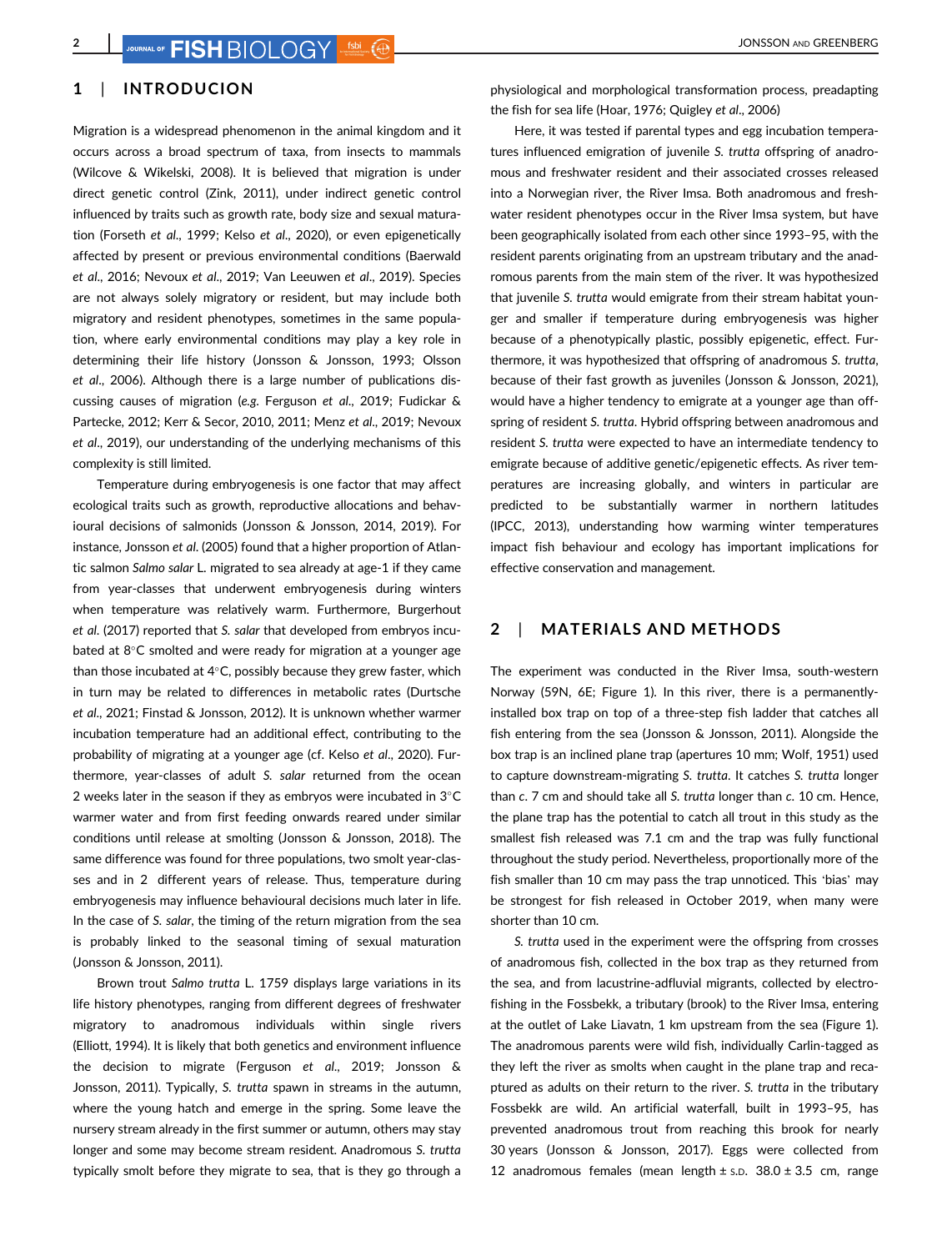FIGURE 1 The River Imsa (1) in south-western Norway, where Salmo trutta spawn. (a) Location of the fish trap, c. 150 m upstream of the sea where the anadromous fish were collected. (b) Location of the upstream impassable waterfall, built between 1993 and 1995. (c) The tributary, Fossbekk, which enters the River Imsa at the outlet of Lake Liavatn, where the freshwater resident S. trutta spawn. The water flows from C towards A



31.4-44.2 cm, mean mass  $577.3 \pm 185.9$  g, range 315-993 g, mean condition factor 1.05) and 12 freshwater resident females (length  $27.9 \pm 3.8$  cm, range 20.5-34.4 cm, mass 220.5  $\pm$  93.0 g, range 83-423 g, mean condition factor 1.02), crossed with sperm from 12 anadromous males (length  $40.4 \pm 8.0$  cm, range  $31.1 - 53.4$  cm, mass  $771.3$ ± 451.0 g, range 309–1539 g, mean condition factor 1.17) and 12 freshwater resident males (length  $26.0 \pm 4.1$  cm, range 19.5-32.1 cm, mass  $167.0 \pm 64.5$  g, range  $76-271$  g, mean condition factor 0.95) on November 9, 2018. Four different offspring crosses were created: anadromous male  $\times$  anadromous female (AA), anadromous male  $\times$  resident female (AR), resident male  $\times$  resident female (RR), resident male  $\times$  anadromous female (RA). Each adult was used in two different crosses, one by partnering it with a freshwater resident and the other with an anadromous S. trutta. Each family group was split in two, one half incubated in ambient River Imsa water and one half in 2.7°C warmer river water (mean  $\pm$  s.p. 4.4  $\pm$  1.5 and 7.1  $\pm$  0.6°C) (Figure 2). The two temperatures were maintained through use of a heat exchanger. There were daily variations in temperature, but heated water was always warmest. The rearing tanks had a water level of 30 cm, a water flow of 2 l min<sup>-1</sup> and a surface light intensity of approximately 70 lx during daytime (12 h light:12 h dark cycle).

Approximately 100 eggs were acquired for each cross, and cross cohorts were raised separately in incubation trays with constant water flow until the start of exogenous feeding. Mortality was negligible. On 22 February and 9 April 2019, the «warm» and «cold» S. trutta were moved into 16 60 l holding tanks, respectively (two tanks for each  $cross \times$  incubation temperature). The following day, exogenous feeding was initiated using commercial S. trutta pellets (Ewos, Cargill, Bergen, Norway). From 10 April 2019 onwards, all trout were maintained at the same temperature using River Imsa water. During 22 days, from 27 August to 17 September, the growth rates of trout from the eight treatments were monitored. The growth rate of the juveniles was not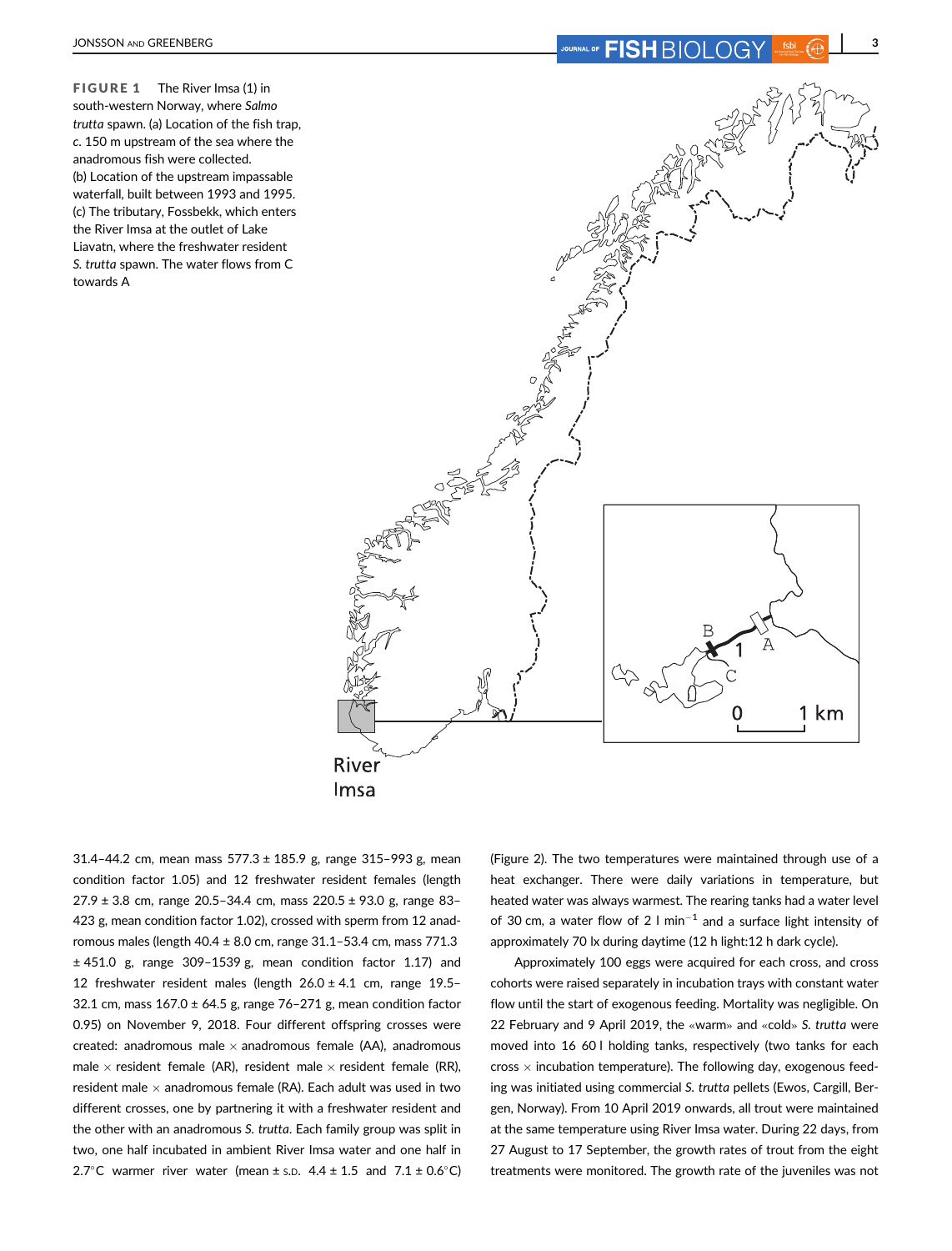### $\mathbf{H}_{\text{AL OF}}$   $\mathbf{FISH}$   $\text{RIO}$   $\text{OGSV}$  ,  $\overline{\text{fsbi}}$   $\overline{\text{f}}$

significantly influenced by incubation temperature, but offspring of anadromous parents had a higher growth rate than the other three crosses, which had similar growth rates (Jonsson & Jonsson, 2021).

On 3 October 2019, 1178 S. trutta from all crosses were individually tip length measured (Ricker, 1975) and tagged with Passive Integrated Transponder (PIT) tags after being anaesthetized with chlorobutanol (Table 1). They were released on 15 October 2019 downstream of the waterfall, 900 m from the river outlet (the sea) (Figure 1). A second group of 483 fish was measured and tagged on 14 November 2019, 42 days after the first group, and released at the same site on 3 May 2020 (Table 1). Downstream moving S. trutta emigrating from the release site were sampled in the plane trap at the river outlet until the end of June 2021. Only two individuals were caught after December 2020.

Differences in length at recapture of the various groups were tested with three-way univariate ANOVA using the General Linear Model statistics of SPSS 27 with cross, incubation temperature and year at release as factors. The same model was used to test for differences in size between released and recaptured S. trutta at the river mouth. Tests for significant differences in proportion that outmigrated between the four offspring crosses, RR, AA, RA and AR, were based



FIGURE 2 Temperature from fertilization on 9 November 2018 to egg hatching (1) and start of external feeding (2) of Salmo trutta incubated as embryos in either ambient (solid line) or heated (broken line) River Imsa water. A gives the warm and B the cold incubation temperature

on the normal approximation to the binomial distribution, with number of fish as the data input, shown below (Siegel, 1956). The twosample test is expressed by:

$$
Z^* = \sum_{i=1}^4 t_i^2
$$
  
\n
$$
Z^* = \sum_{i=1}^4 t_i^2.
$$
  
\n $i = 1$   
\n
$$
Z^*
$$
 is chi-square distributed with 4 degrees of freedom.  
\n
$$
t_i = \sqrt{((n_i m_i)/(n_i + m_i))}((p_i - q_i)/(\sqrt{r_i(1 - r_i)}).
$$
  
\n $t_i$  is t-distributed with  $n_i + m_i - 2$  degrees of freedom.  
\n $r_i = (x_i + y_i)/(n_i + m_i), p_i = x_i/n_i, q_i = y_i/m_i.$ 

where  $x_i$  and  $y_i$  are the numbers of S. trutta migrants caught while migrating out of the system grouped according to the incubation treatment in each of the four parent groups, and  $n_i$  and  $m_i$  are the respective total numbers of S. trutta in the same groups. Due to size-based differences in trap detection, we evaluated the effect of incubation temperature on the proportion of out-migrants by making comparisons within comparable length groups at tagging (< 9, 9–10, 10–11, and >11 cm).

### 2.1 | Ethics statement

The care and use of the experimental fish complied with Norwegian animal welfare laws and policies as approved by the Norwegian Animal Research Experimentation Agency with the Animal Care and Use ID 15450.

### 3 | RESULTS

Approximately 7.5% of S. trutta released were recaptured in the trap at the mouth of the River Imsa (Table 1). The rest were small and emigrated unnoticed, died or became resident in the river. Mean lengths at tagging of the fish that outmigrated from the various groups varied from 8.8 to 13.6 cm. The ANOVA showed a significant effect of incubation temperature ( $F_{1,108} = 51.8$ , P < 0.001) and time of tagging  $(F_{1,108} = 27.4, P < 0.001)$ . There was no significant effect of parent cross on size at tagging of the outmigrating S. trutta ( $F_{3,108} = 0.3$ ,  $P = 0.31$ ) nor were the interaction terms significant (all  $P > 0.12$ ). The

TABLE 1 Numbers of recaptured/released Salmo trutta offspring of the crosses resident  $\times$  resident (RR), resident  $\times$  anadromous (RA), anadromous  $\times$  resident (AR) and anadromous  $\times$  anadromous (AA) incubated as embryos at either ambient temperature or 2.7°C warmer (heated) River Imsa water

|       | Heated    |        |        |        | <b>Ambient</b> |       |       |       |          |
|-------|-----------|--------|--------|--------|----------------|-------|-------|-------|----------|
| Year  | <b>RR</b> | RA     | AR     | AA     | <b>RR</b>      | RA    | AR    | АА    | Total    |
| 2019  | 21/131    | 24/149 | 20/155 | 11/149 | 5/149          | 4/148 | 6/147 | 3/150 | 94/1178  |
| 2020  | 11/60     | 5/62   | 3/58   | 1/60   | 5/60           | 3/61  | 2/60  | 0/60  | 30/483   |
| Total | 32/191    | 29/211 | 23/213 | 12/211 | 10/209         | 7/209 | 8/207 | 3/210 | 124/1661 |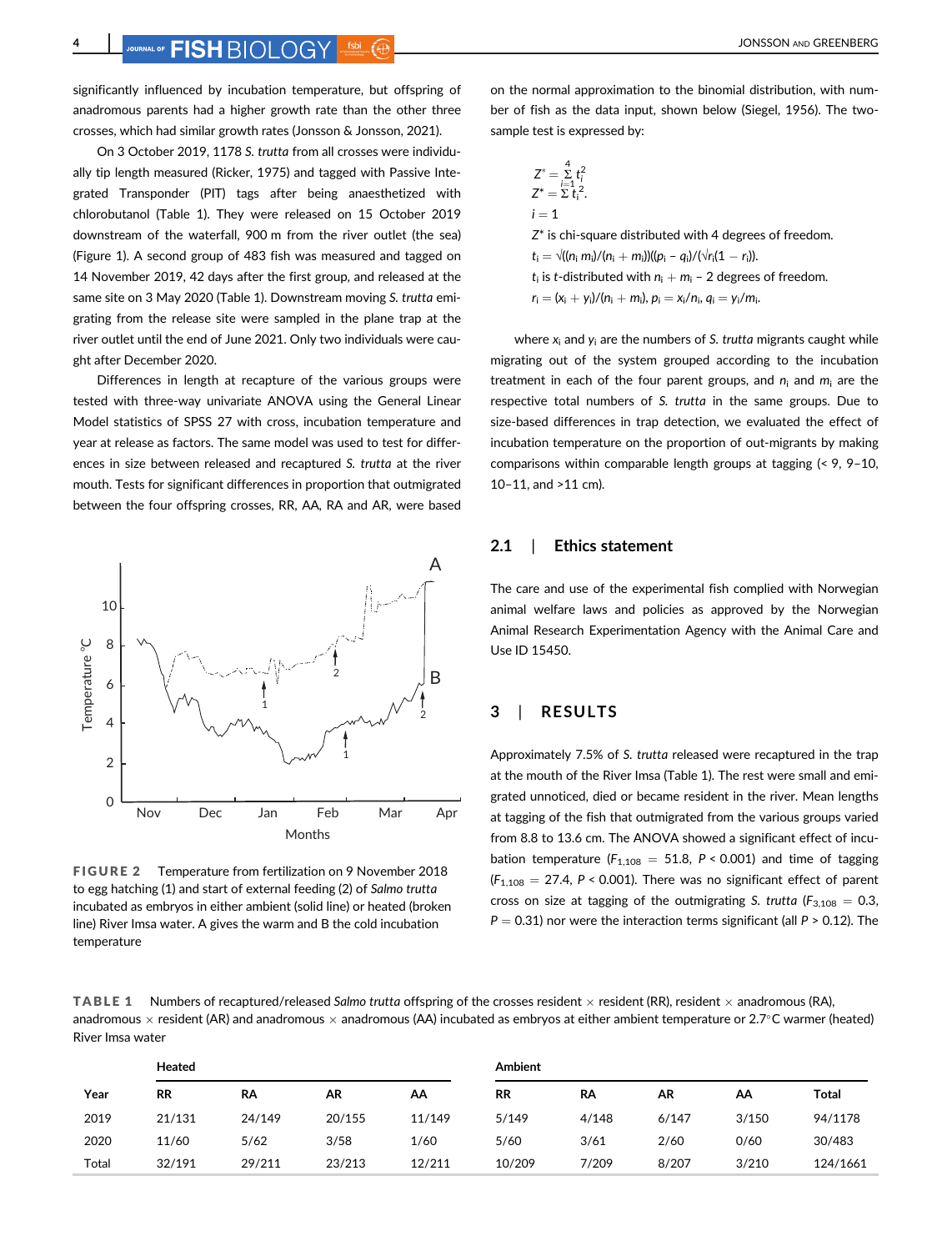2020 released fish were measured in autumn, 1 month later than the 2019 released ones, when the fish were still growing.

For all S. trutta released, mean length at tagging was longer for those recaptured than for those released  $(F_{1,1753} = 11.0, P = 0.001;$ Table 2). There were significant effects on length at tagging of year of release ( $F_{1,1753} = 151$ ,  $P \le 0.001$ ) and of egg incubation temperature  $(F_{1,1753} = 209, P < 0.001)$ . There was no significant effect of the crosses ( $F_{3,1753} = 1.48$ ,  $P = 0.2$ ) or interactions between the variables tested. It is important to note that the 2020 release was measured 42 days after the 2019 group was measured, explaining size differences at release between these groups.

Most migrants released in October 2019 were captured in the plane trap within the first 10 days after release (69%), although 16% emigrated 11–12 months later, from the middle of September to the middle of October 2020, i.e., the year after release. The remaining fish were captured sporadically over the year. The 2020-released S. trutta emigrated to some extent in May 2020 (35%), but even more entered the plane trap from the middle of September to the middle of October 2020 (46%). A few were also sampled in summer and late autumn. The difference in timing of the outmigration relative to time of release between the two releases, tested as the proportion outmigrating during the first month after release versus later, showed a highly significant difference in timing of the outmigration between the two releases ( ${\chi_1}^2 = 10.4$ , P < 0.001; Figure 3). Thus, whether released in spring or autumn, large proportions outmigrated during autumn.

It was not investigated whether any of the downstream migrants had smolted physiologically, but among those that were recaptured in the trap during spring and summer, 15 (of 124 recaptures) were silvery in coloration and therefore registered as smolts. Among these, 13 were from the warm incubated groups and two were incubated at ambient river temperature. Nine were offspring of RR parents and

**TABLE 2** Mean total length  $(L_T \text{ cm})$  and standard error (s.e.) at tagging of Salmo trutta offspring of river resident and anadromous parents incubated as embryos at either ambient temperature or 2.7  $\degree$ C warmer River Imsa water (heated), released downstream of the waterfall in the river, approximately 900 m above the river outlet, either in October 2019 or in May 2020. The ANOVA showed a significant effect of incubation temperature ( $F_{1,108} = 51.8$ ,  $P < 0.001$ ) and time of tagging ( $F_{1,108} = 27.4$ ,  $P \le 0.001$ ). There was no significant effect of parent cross on size at tagging of the outmigrating S. trutta ( $F_{3,108} = 0.3 P = 0.31$ ) nor were the interaction terms significant (all P > 0.12)

| Year |          | Incubation<br>temperature | Lт    | S.E. |
|------|----------|---------------------------|-------|------|
| 2019 | Released | Ambient                   | 8.95  | 0.05 |
|      | Captured | Ambient                   | 9.23  | 0.21 |
|      | Released | Heated                    | 10.61 | 0.05 |
|      | Captured | Heated                    | 11.13 | 0.13 |
| 2020 | Released | Ambient                   | 10.37 | 0.07 |
|      | Captured | Ambient                   | 10.49 | 0.38 |
|      | Released | Heated                    | 12.24 | 0.07 |
|      | Captured | Heated                    | 13.30 | 0.28 |

only one was an AA offspring, suggesting that offspring of RR parents could smoltify after at least five generations of geographical isolation from the anadromous trout occurring below the waterfall. Also, a larger proportion of the warm incubated fish emigrated downstream from all four length groups, <9 cm to ≥11 cm ( $Z^* = 27.0$ , 4 df, P < 0.001; Figure 4). Thus, egg incubation in warmer water induced outmigration of juvenile S. trutta and possibly also younger age at smolting.

There were also differences between the crosses as offspring of resident parents emigrated more than offspring of anadromous parents (Figure 5). The proportion of hybrids that emigrated was



FIGURE 3 Percentage outmigration during the first month or later after releases in October 2019 (white bars) or May 2020 (black bars) of Salmo trutta



FIGURE 4 Percentage outmigration of pooled crosses of freshwater resident and anadromous Salmo trutta in length groups from <9 cm to ≥11 cm at tagging, incubated in either unheated (white bars) or heated (black bars) River Imsa water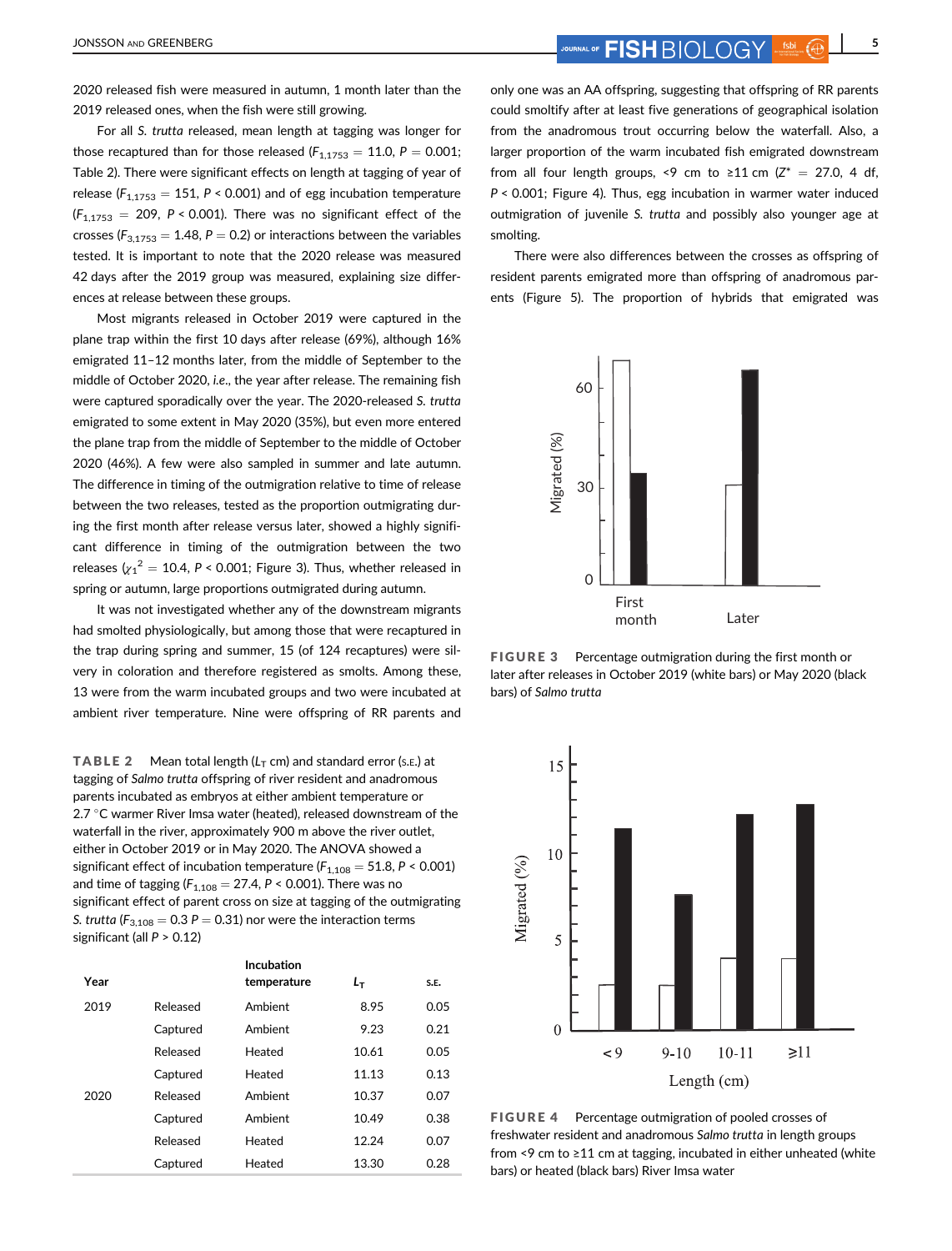

FIGURE 5 Percentage outmigration of Salmo trutta offspring of male  $\times$  female freshwater resident (RR), anadromous (AA) and hybrids between freshwater resident and anadromous (RA, AR) incubated in either unheated (white bars) or heated (black bars) River Imsa water

intermediate between the proportions of pure resident and pure anadromous offspring. The difference between the proportions of the crosses in tendency to emigrate was highly significant  $(Z^* = 57.3, 4$  df, P < 0.001). There was no significant difference in the proportion that emigrated of the various crosses between the 2 years of release.

### 4 | DISCUSSION

The research lent support to the contention that when incubated in heated water, juvenile S. trutta showed a stronger tendency to emigrate at a young age from their release site in the river than if incubated in colder water. This difference could not be explained by differences in body size at tagging (cf. Figure 4). Thus, incubation temperature likely led to an environmentally-induced difference in migratory tendency as no genetic differences between heated vs. unheated groups within cross types were expected, given that the fish were randomly allocated to treatments (e.g., RR ambient versus RR heated, etc.). There was no indication of differential selective mortality between ambient versus heated incubation groups before release, as mortality was quite low for all eight groups (two incubation temperatures  $\times$  four crosses).

The low rates of detection of released S. trutta are likely caused by the trap's low capture efficiency for fish smaller than 10 cm (Table 1). However, the size variation between the emigrating groups (parental crosses or length groups) was small and should be little influenced by the selectivity of the trap. Furthermore, by comparing effects of incubation temperature within size groups, size-based

differences in detection efficiency are accounted for. The fact that there was no significant difference in the emigration rates of the offspring groups between the 2 years of release, even though the 2020 fish were larger at tagging as a consequence of 42 days later tagging, lends further support to the notion that the effect of the trap on the results was small.

At present, there is little knowledge of phenotypically plastic effects of temperature during embryogenesis on behavioural decisions. However, Burgerhout et al. (2017) found that if S. salar embryos were incubated in warmer water, they smolted and were ready for emigration to sea at a younger age, possibly because of faster growth. But this may not only result from differences in growth. Greenberg et al. (2021) observed that 1-year-old juveniles of S. salar incubated as eggs in heated water had a slimmer, more smolt-like body shape than similar-sized S. salar offspring that were produced from colder eggs. This may suggest that the warm offspring were ready for migration younger and smaller than those incubated in colder water. This view corresponds to our finding that warm-incubated offspring emigrated at a smaller body size. In the present research, differences in growth or size cannot explain the difference in emigration because we compared similar sized fish (Figure 4). However, this may explain why there were some smolt-like emigrants at age-1, most of which were incubated in heated water, and, moreover, these fish were younger than observed among wild offspring in this river (Jonsson & Jonsson, 2009). Earlier, Jonsson and Jonsson (2018) reported that adult S. salar returned later in the season from the ocean for spawning in the River Imsa if they as embryos were incubated in warmer water, regardless of their age or size at smolting. Thus, embryo temperature may influence later behavioural decisions, as found for the present S. trutta.

To our knowledge, there are few other reported examples from fish research where egg incubation temperature influences behavioural decisions. From amphibians and reptiles, it is known that egg incubation temperature can influence behavioural performance of tadpoles and hatchlings (e.g., Elphic & Shine, 1998; Seebacher & Grigaltchik, 2014; Siviter et al., 2019). For instance, the swimming behaviour and stroke force of the turtle Elusor macrurus are influenced by egg incubation temperature (Micheli-Campbell et al., 2011). A recent experiment with the oviparous lizard, the yellow-bellied threetoed skink Saiphos equalis, showed that elevated embryo temperature reduced the exploratory behaviour and foraging efficiency of the hatchlings (Beltrán et al., 2020). Apparently, egg incubation temperature programmed hormone production, which is of major importance for many physiological processes that precede behavioural decisions (Singh et al., 2020; While et al., 2018). Our results demonstrate that incubation temperature influenced migratory behaviour, but given the range of responses across other species, the effects of incubation temperature likely extend beyond the responses evaluated in this study.

The present experiment did not support the second hypothesis, that offspring of anadromous S. trutta emigrated the most. Instead, offspring of freshwater resident parents emigrated the most, anadromous the least. This difference in outmigration may result from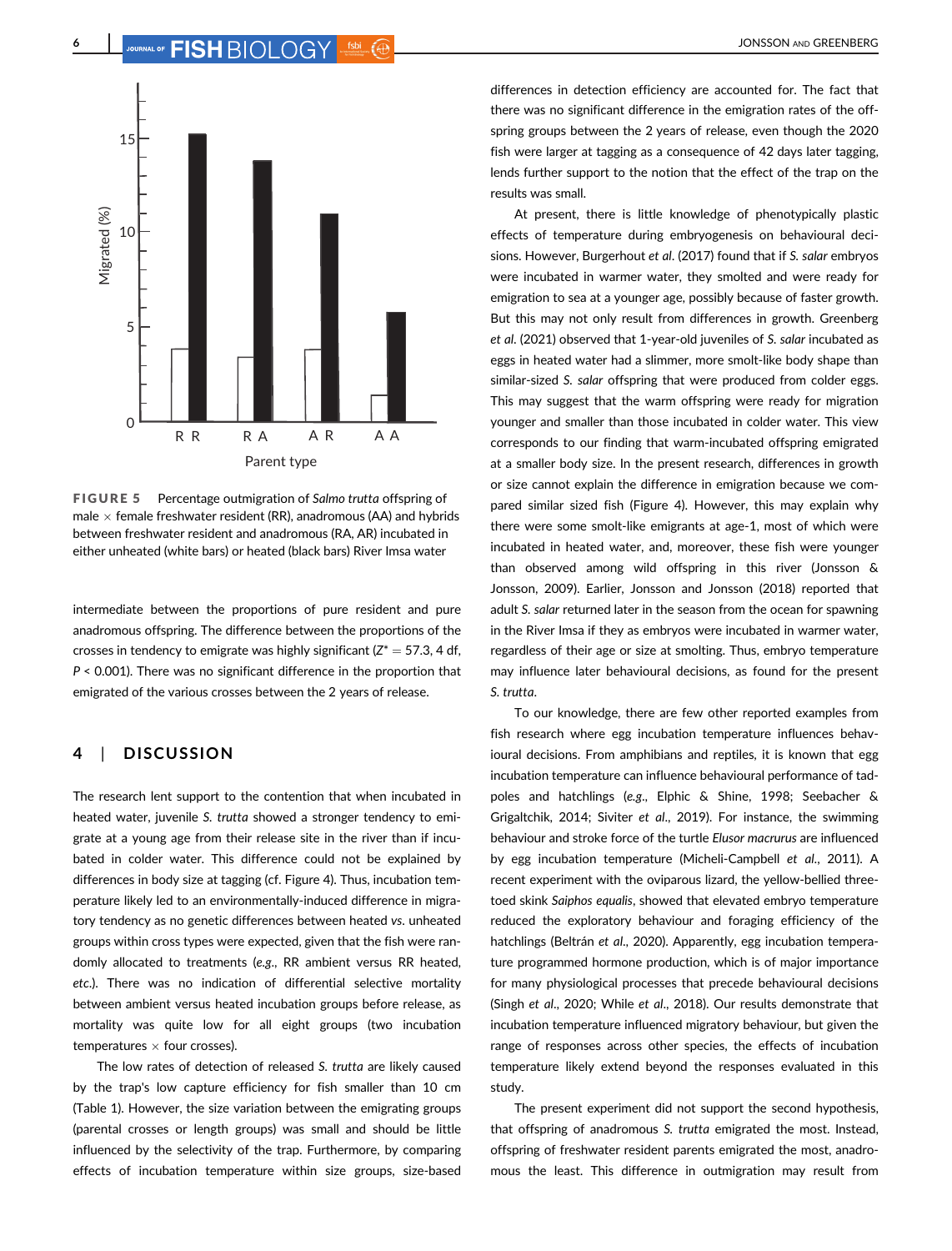JONSSON AND GREENBERG **7** JOURNAL OF **FISH**  $\bigcirc$  JOURNAL OF **FISH**  $\bigcirc$   $\bigcirc$   $\bigcirc$   $\bigcirc$   $\bigcirc$   $\bigcirc$   $\bigcirc$   $\bigcirc$   $\bigcirc$   $\bigcirc$   $\bigcirc$   $\bigcirc$   $\bigcirc$   $\bigcirc$   $\bigcirc$   $\bigcirc$   $\bigcirc$   $\bigcirc$   $\bigcirc$   $\bigcirc$   $\bigcirc$   $\bigcirc$   $\bigcirc$   $\bigcirc$   $\bigcirc$   $\bigcirc$ 

selective differences between offspring of lacustrine-adfluvial and anadromous S. trutta in the river. The pure lacustrine-adfluvial S. trutta originated from parents spawning in the small tributary Fossbekk. This population has been geographically isolated from the anadromous for two and a half decades or possibly more if there has been fine-scale population structure in the watercourse. Although this period seems short, this may be sufficient to create genetic differentiation and/or lead to epigenetic changes (Sandlund & Jonsson, 2016).

Differences in genetic expression do not need to be caused by differences in genetic structure or composition. They can also result from differences in environments such as temperature at the embryonic stage, or be a parental effect initiated by environmental differences (Jonsson & Jonsson, 2014, 2019; Turner, 2009; Van Leeuwen et al., 2019). The anadromous and lacustrine-adfluvial parents have experienced contrasting water qualities, feeding opportunities and risks of predation. The anadromous parents fed to a large extent in sea water with good feeding opportunities, reflected by the larger bodies and higher condition factor of the anadromous fish when compared with freshwater residents. Higher condition factor implies that parents possess more metabolic resources that can influence the fitness-enhancing traits of the offspring, such as more nutrients and/or hormones in the eggs. Such a maternal effect has been exhibited for a high number of species from mammals to insects (Bonduriansky & Crean, 2018; Chavatte-Palmer et al., 2018; Deas et al., 2019). Also, predator cues experienced by parents can influence offspring behaviour and personality traits, as demonstrated for the three-spined stickleback Gasteosterus aculeatus L. (Hellmann et al., 2020). In these examples, an epigenetic mechanism, such as DNA methylation, may be involved. In vertebrates, methylation of CpG sequences (i.e., a cytosine nucleotide directly followed by a guanine nucleotide in the linear base sequence) of regulatory DNA regions downregulate genetic expression, and conversely demethylation leads to upregulated genetic expression (Greenberg & Burc'his, 2019). Baerwald et al. (2016) investigated differences between anadromous and freshwater resident rainbow trout Oncorhynchus mykiss (Walbaum) and found 57 differentially methylated regions between smolts and freshwater residents that may influence migration-related transitions and smolting. Furthermore, Le Luyer et al. (2017) demonstrated that rearing environment influenced epigenetic variation in coho salmon Oncorhynchus kisutch (Walbaum). They reported that differentially methylated DNA regions exhibited enrichment for biological functions that may affect their capacity to migrate and survive. There is still little information about causes of different DNA methylations, although low body temperature in general is associated with higher DNA methylation levels (Kakutani, 2002; Varriale & Bernardi, 2006).

Why do S. trutta to a large extent emigrate in the autumn? It may be that the observed migration pattern represents an active migration where the released S. trutta search downstream for a suitable winter or feeding habitat, or a passive displacement where many individuals abandon their position in the river and move downstream with the strong water current. Both options are possible and not mutually exclusive. In spring, there may be active migration, where the few

individuals with smolt-like characteristics moved downstream. This would thus occur at the same time (May) as the wild S. trutta smolts moved to sea (Jonsson & Jonsson, 2009). Furthermore, it is probable that offspring of lacustrine-adfluvial S. trutta, the group that emigrated the most, had an intrinsic tendency to move downstream. From the tributary, these fish may naturally have emigrated in the autumn to spend the winter in the lake. When released in the River Imsa, their migratory response might have been similar, but given the location of the release site, the fish ended up in the fish trap instead of the lake. This possibly results from generations of genetic adaptation. This type of movement may have occurred even before the waterfall was built in the River Imsa. Autumnal movement from streams into lakes is a typical behavioural adaptation of lacustrine-adfluvial S. trutta spawning in small tributaries (Jonsson & Jonsson, 2011), and it is also observed in several other lacustrine-adfluvial trouts and charrs (Salmo, Oncorhynchus and Salvelinus) (Jonsson et al., 2019).

The anadromous S. trutta in the River Imsa have no access to a lake, and there is probably selection against moving to the fjord as presmolts. This is because of the salt water barrier, i.e.,  $\sim$  30 ‰ salt in the fjord water just outside of the river mouth (Jonsson et al., 2016). Also, emigrating too early at a small size is costly, owing to sizeselective early marine mortality. In the estuary, risk of predation is probably higher than in the river. Estuarine predators are cod Gadus morhua L, saithe Pollachius virens (L.), seals and sea birds, and these predators are not present upstream of the trap in the River Imsa.

S. trutta may also disperse downstream because the temperature drops in the autumn, when it becomes relatively more costly for the fish to maintain position in the strong current (Priede, 1985). This may be particularly true for juvenile S. trutta incubated as embryos in warm water, as they have been shown to have lower metabolic rate and aerobic scope than those incubated in colder water (Durtsche et al., 2021). In parallel, Archer et al. (2021) reported that the standard metabolic rate was lower when juveniles of S. trutta were reared at an elevated temperature. Aerobic scope is the difference between the maximum and the standard metabolic rates, and it represents the capacity of organisms to increase their aerobic metabolic rates above the maintenance level to carry out various activities, such as feeding, swimming and defence (Fry, 1971). Experiments with zebrafish Danio rerio (Hamilton), a much-used model organism, have shown that temperature during embryogenesis influences energy metabolic pathways and acclimation capacity later on in life (Schnurr et al., 2014). Moreover, temperatures experienced by embryos have knock-on effects on the routine metabolic rates of free-swimming brook trout Salvelinus fontinalis (Michill) fry (Cook et al., 2018). Thus, trout and charr (Salmo, Salvelinus) incubated in warm water have a lower energy capacity available for activity because of their lower aerobic scope. This may be critical when water temperature and aerobic scope decrease in the autumn (Priede, 1985). Warm-incubated fish may thus abandon their position in the river sooner and move downstream to find a more suitable winter habitat, instead of remaining resident in the swiftly flowing river.

The present results suggest that warmer climates may have fitness consequences for S. trutta. In particular, winters are expected to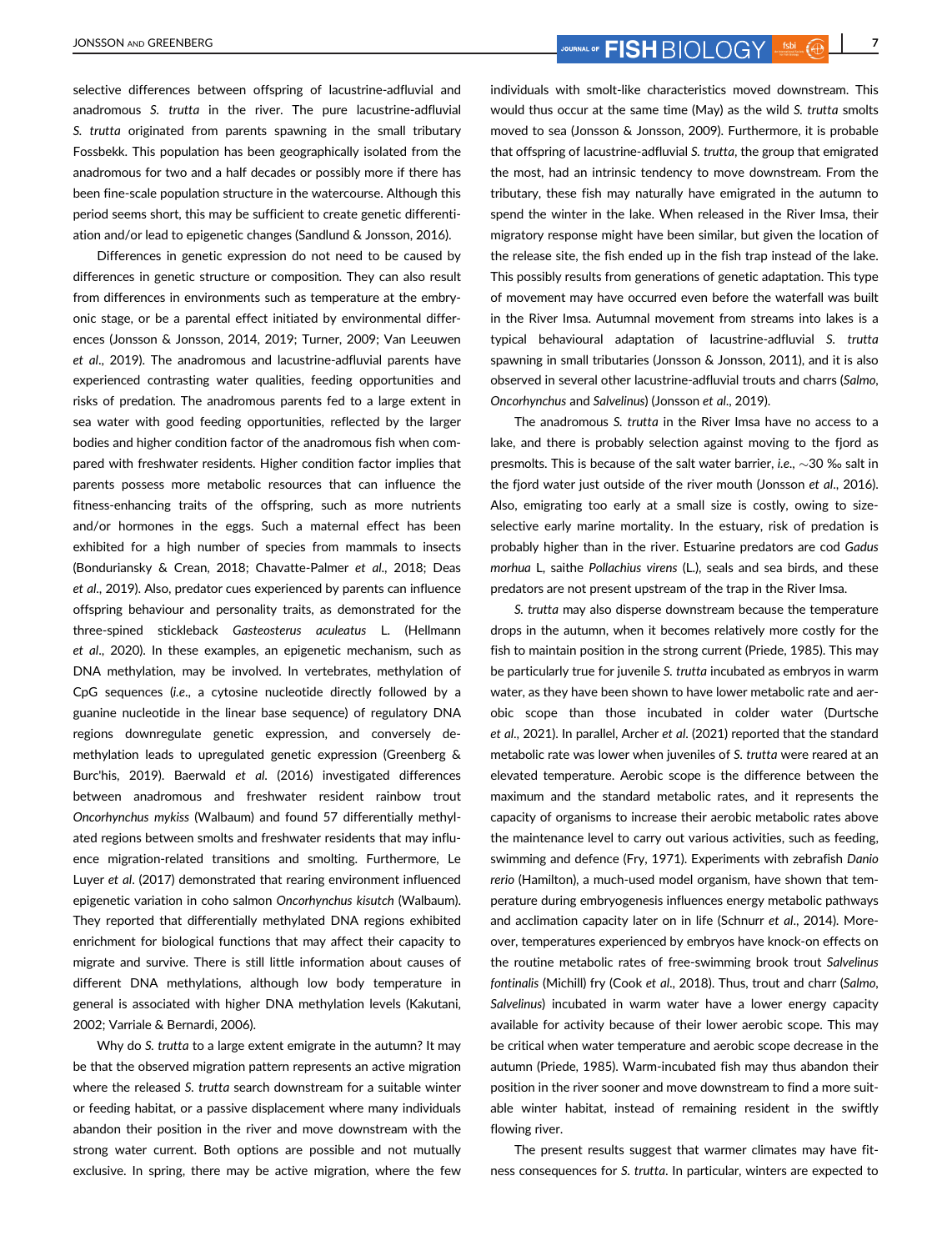OURNAL OF FISH RIOLOGY 55bit (@ **All and the ending of FISH** BIOLOGY 550 AND GREENBERG

be substantially warmer in predicted global change scenarios, and our results suggest that one can expect behavioural changes in S. trutta, with relatively more offspring that leave the nursery area sooner. although high temperatures experienced by parr after embryogenesis might have a different effect (Archer et al., 2020). For example, Archer et al. (2020) found lower smolting rates in S. trutta exposed to warmer rearing temperatures as parr. The migratory direction of the young offspring in the autumn, whether it be upstream or downstream, is inherited, depending on whether the fish are adapted to spawning upstream or downstream of wintering areas (Jonsson et al., 1994). A warmer temperature may also result in younger age at smolting (Jonsson et al., 2005). How earlier outmigration influences fitness will depend on the predator system, feeding opportunities and water quality of the habitat they move into, but, in general, small S. trutta are more vulnerable to predation and other adverse environmental conditions than larger conspecifics (Vainikka et al., 2021). Our results, coupled with further evaluation of incubation temperature effects on fish behaviour and ecology, have important relevance to effective fisheries conservation and management, especially under changing climatic conditions.

### ACKNOWLEDGEMENTS

The authors are indebted to the staff of the NINA Research Station Ims for rearing the fish and daily monitoring of the traps during the study period, and Nina Jonsson for drawing the figures. This research was financially supported by the Norwegian Research Council, Klimaforsk, project no. 268005. Suggestions from two helpful referees improved the quality of the manuscript.

### AUTHOR CONTRIBUTIONS

Both authors planned the experiment. B.J. analysed the material and wrote the first draft of the manuscript. L.G. contributed to the writing, discussion and presentation of the results.

### **ORCID**

Bror Jonsson <https://orcid.org/0000-0002-0614-6233> Larry Greenberg <https://orcid.org/0000-0002-3191-7140>

### REFERENCES

- Archer, L. C., Hutton, S. A., Harman, L., McCormick, S. D., O'Grady, M. N., Kerry, J. P., … Reed, T. E. (2020). Food and temperature stressors have opposing effects in determining flexible migration decisions in brown trout (Salmo trutta). Global Change Biology, 26, 2878–2896.
- Archer, L. C., Hutton, S. A., Harman, L., Poole, R. W., Gargan, P., McGinnity, P., & Reed, T. E. (2021). Associations between metabolic traits and growth rate in brown trout (Salmo trutta) depend on thermal regime. Proceedings of the Royal Society B, 288, 20211509.
- Baerwald, M. R., Meek, M. H., Stephens, M. R., Nagarajan, R. P., Goodbla, A. M., Tomalty, K. M. H., … Nichols, K. M. (2016). Migrationrelated phenotypic divergence is associated with epigenetic modifications in rainbow trout. Molecular Ecology, 25, 1785–1800.
- Beltrán, I., Loiseleur, R., Durand, V., & Whiting, M. J. (2020). Effects of early thermal environment on the behaviour aand learning of a lizard with bimodal reproduction. Behavioral Ecology and Sociobiology, 74, 73.
- Bonduriansky, R., & Crean, A. (2018). What are the parental conditiontransfer effect and how can they be detected. Methods in Ecology and Evolution, 9, 450-456.
- Burgerhout, E., Mommens, M., Johansen, H., Aunsmo, A., Santi, N., & Andersen, Ø. (2017). Genetic background and embryonic temperatureaffect DNA methylation and expression of myogenin and muscle development in Atlantic salmon (Salmo salar). PLoS One, 12, e0179918.
- Chavatte-Palmer, P., Velazquez, M. A., Jammes, H., & Duranthon, V. (2018). Review: Epigenetics, developmental programming and nutrition in herbivores. Animal, 12, 363–371.
- Cook, C. J., Wilson, C. C., & Burness, G. (2018). Impacts of environmental matching on the routine metabolic rate and mass of mixed-ancestry brook trout (Salvelinus fontinalis) fry. Conservation. Physiology, 6, coy023.
- Deas, J. B., Blondel, L., & Extavour, C. G. (2019). Ancestral and offspring nutrition interact to affect life-history traits in Drosophila melanogaster. Proceedings of the Royal Society London B, 286, 20182778.
- Durtsche, R. D., Jonsson, B., & Greenberg, L. A. (2021). Thermal conditions during embryogenesis influence metabolic rates of juvenile brown trout Salmo trutta. Ecosphere, 12, e03374.
- Elliott, J. M. (1994). Quantitative ecology and the Brown trout. Oxford: Oxford University Press.
- Elphic, M. J., & Shine, R. (1998). Longterm effects of incubation temperatures on the morphology and locomotor performance of hatchling lizards (Bassiana duperreyi, Scincidae). Biological Journal of the Linnean Society, 63, 429–447.
- Ferguson, A., Reed, T. E., Cross, T., McGinnity, P., & Prodöhl, P. A. (2019). Anadromy, potamodromy and residency in brown trout Salmo trutta: The role of genes and the environment. Journal of Fish Biology, 95, 692–718.
- Finstad, A. G., & Jonsson, B. (2012). Effect of incubation temperature on growth performance in Atlantic salmon. Marine Ecology Progress Series, 454, 75–82.
- Fry, F. E. J. (1971). The effect of environmental factors on the physiology of fish. In W. S. Hoar & D. J. Randall (Eds.), Fish physiology VI (pp. 1– 98). London: Academic Press.
- Forseth, T., Næsje, T. F., Jonsson, B., & Hårsaker, K. (1999). Juvenile migration in brown trout: a consequence of energetic state. Journal of Animal Ecology, 68, 783-793.
- Fudickar, A. M., & Partecke, J. (2012). The flight apparatus of migratory and sedentary individuals of a partly migratory song bird species. PLoS One, 7, e51920.
- Greenberg, L. A., Jonsson, B., Norrgård, J., Erlandsson, A., & Bergman, E. (2021). Body shape and fin size in juvenile Atlantic salmon, Salmo salar - effects of temperature during embryogenesis. Canadian Journal of Zoology, 99, 381–389.
- Greenberg, M. V. C., & Burc'his, D. (2019). The diverse roles of DNA methylation in mammalian development and disease. Nature Review Molecular Cell Biology, 20, 590–607.
- Hellmann, J. K., Bukhari, S. A., Deno, K., & Bell, A. M. (2020). Sex-specific plasticity across generations: I. maternal and paternal effects on sons and daughters. Journal of Animal Ecology, 89, 2788–2799.
- Hoar, W. S. (1976). Smolt transformation: Evolution, behaviour and physiology. Journal of the Fisheries Research Board of Canada, 33, 1234– 1252.
- IPCC (Intergovernmental Panel on Climate Change) (2013). Climate change 2013: The physical sciencebasis. In T. F. Stocker, D. Qin, G.-K. Plattner, M. Tignor, S. K. Allen, J. Boschung, et al. (Eds.), Contribution of working group I to the fifth assessment report of the intergovernmental panel on climate change (pp. 1–1535). Cambridge: Cambridge University Press.
- Jonsson, B., & Jonsson, N. (1993). Partial migration: Niche shift versus sexual maturation in fishes. Reviews in Fish Biology and Fisheries, 3, 348–365.